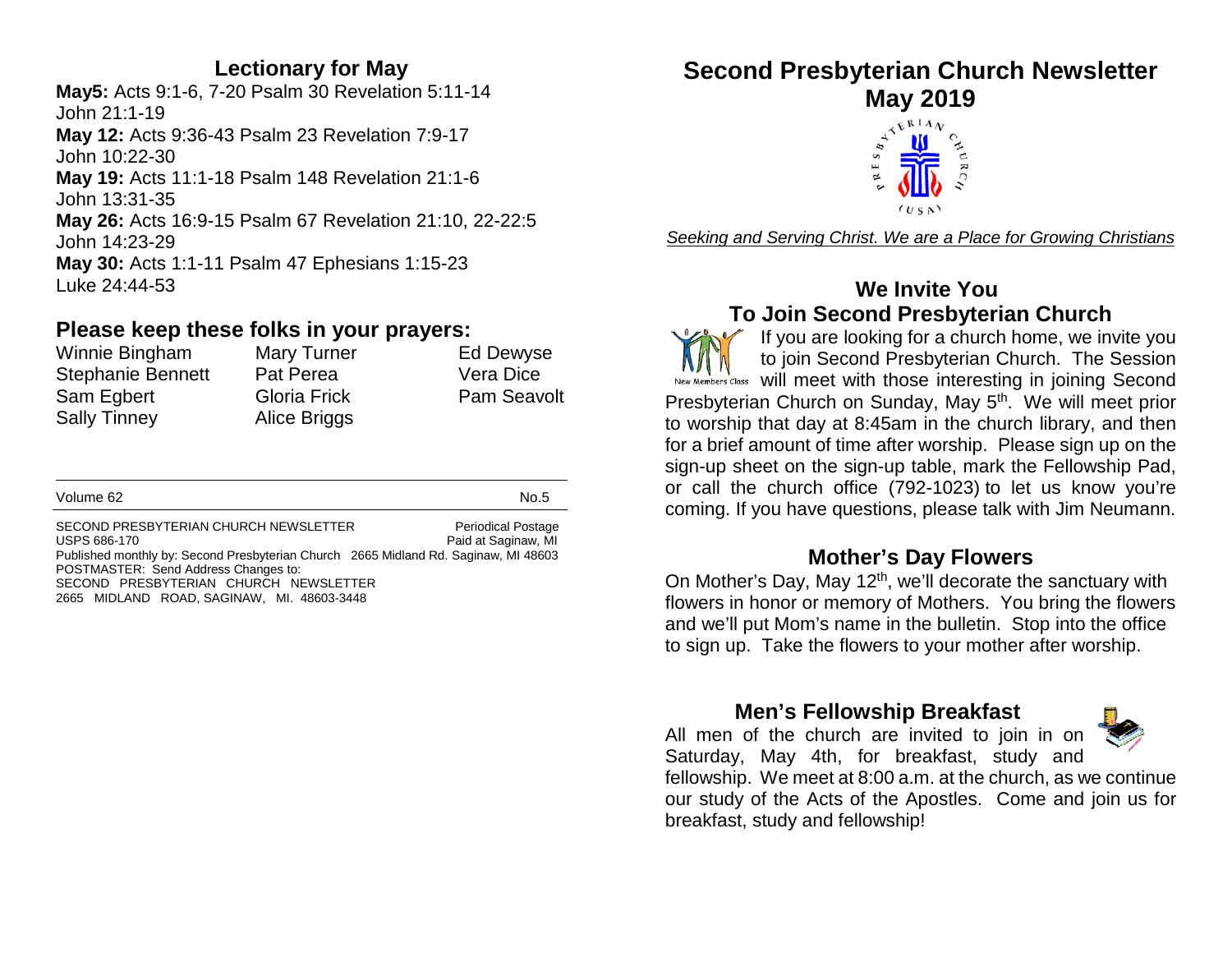#### **Busy Hands and Hearts**

Busy Hands will meet the second Monday, May 6<sup>th</sup> from  $1:00 - 3:00$  p.m. We would like to welcome anyone interested to come and see for themselves what we are about. You do not need to knit or sew to come! Please come and share with us your ideas so we can create items to share with us your ideas so we create items to share with others in our community. If you have any questions, please call Ruth Anderson (792-0372).

# **Calling all Musicians**

Our spring potluck will be Wednesday, May 8 at 6:00pm. This is a great time for all singers, ringers, strummers, pluckers, and instrumentalists to gather and share supper. Please bring a dish to pass and your table service. Spouses are always welcome. This is a perfect opportunity to share fine food, and fabulous fellowship before our summer break. Hope to see you all May 8.



### **Florence Gilmour Circle**

All women of the church are invited to join us on Wednesday, May 8 at 9:30am for study and discussion of "What Presbyterians Believe".

# **The "**Odd**" Tuesday Bible Study**

Our studies for May will be the  $7<sup>th</sup>$  and the  $21<sup>st</sup>$  (the first and third Tuesday). We will continue to look at the book of Exodus beginning at 7:00pm, and finish sometime between 8:00 and 8:30pm, depending on how discussion goes. So mark your calendars, bring your bible and join in!

### **Graduation Sunday**

Mark your calendar for Sunday, June 2<sup>nd</sup>. We will celebrate our graduating seniors with a breakfast. We will also hand out the scholarships to this year's recipients during worship.

# **Youth Events**

**Sunday, May 5th** – Loons Baseball Game! Details below. **Sunday, May 12<sup>th</sup>** – No PYG – Enjoy the Day with all the Special Women in Your Lives!!

**Sunday, May 19th** – Last PYG for the school year! 10:45 noon. Join us as we close out the school year!!

# **Attention Current 5th Graders**

If you are (or if a youth that you know is) currently in  $5<sup>th</sup>$  grade, we want to invite you to join us for the last couple of PYG events of the school year!! We want you to meet "the gang" and get a feel for what our PYG is all about!! Please join us for the Loons Game on May  $5<sup>th</sup>$  or our last PYG meeting on May 19<sup>th</sup> (or both!!) Our Youth Group is for youth in  $6<sup>th</sup> - 12<sup>th</sup>$ grades, but we want to extend the invitation to current 5<sup>th</sup> graders for our events in May and throughout the summer!! Please let Sam, DJ or Tammi know if you have any questions!



# **PYG Loon's Game**

We will be going to Midland on Sunday, May 5<sup>th</sup> to catch some baseball action!! We will leave church at 1pm and tickets are \$5 each! We will be sitting in the lawn so please plan on bringing a

chair or blanket and any extra money for food or drinks that you need!! Please sign up so we can pre-buy tickets and also be sure we have enough transportation!!

# **Last day of Sunday school**

Our last day of Sunday school will be May 19. **Thank you to ALL the leaders and assistants that have made this Sunday school year great**!

The definition of a volunteer Sunday school leader:

Men and women who love Jesus and passionately use their God-given gifts to make Sunday morning the very best hour of the week for the kids He sends their way, and in so doing….. change the world!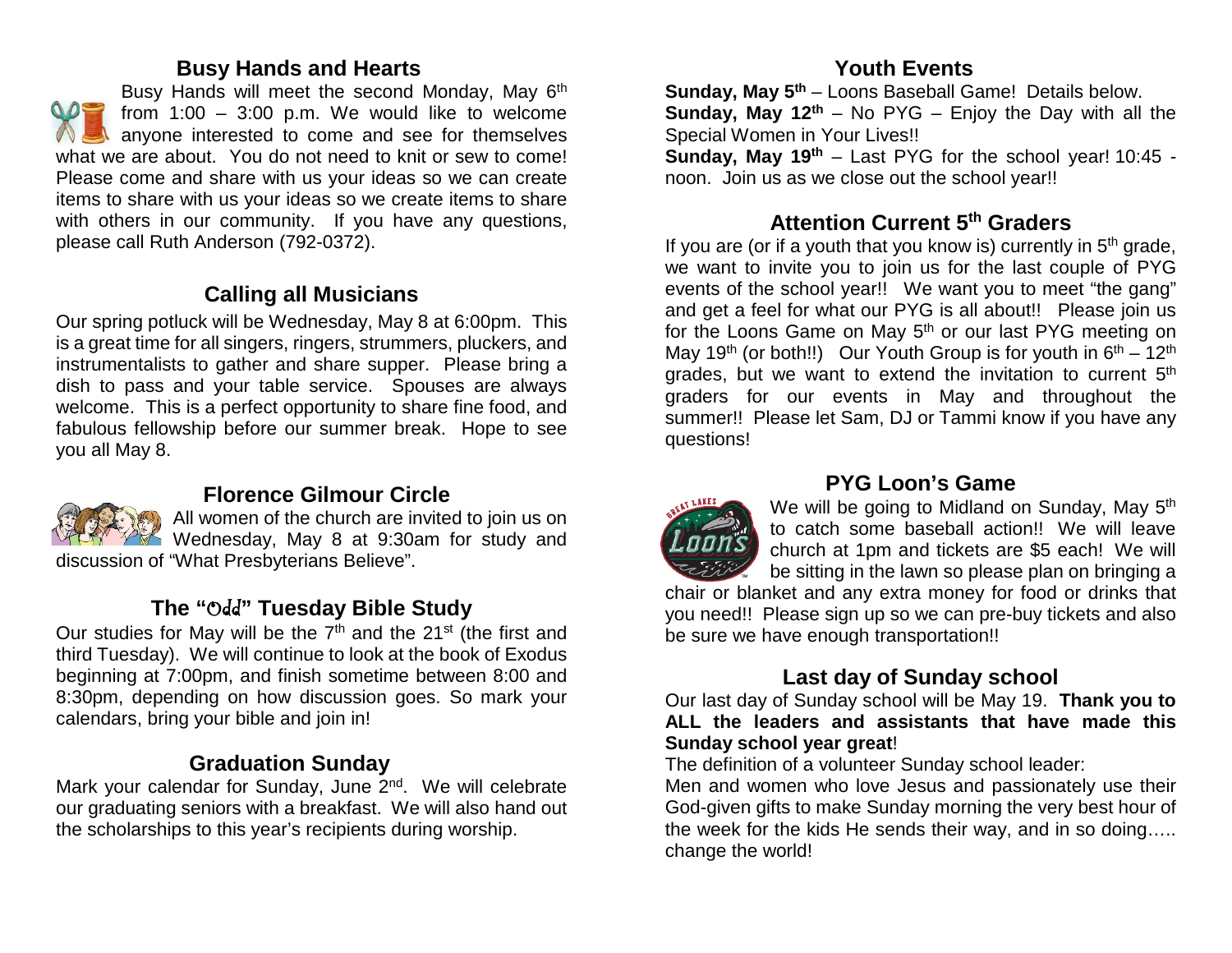#### **Mission News**



The Mission Committee would like to thank everyone who donated so generously toward the Old Town Baby Pantry. As a congregation, we donated essential baby needs such as diapers, clothes, and bathing items as well as a baby

changing station and matching furniture. A special thanks to those who knitted or crocheted the beautiful sweaters, hats and blankets.

**Our mission focus** for the month of May will be on Forgotten Man Ministries and the Prisoners in the Saginaw County Jail. We will have a list of items requested in the main hallway by May  $1<sup>st</sup>$ .

### **SCRIP**

A **SCRIP** order will be placed **on May 1st.** Consider gift cards for your everyday needs like, gas or groceries, or for Mother's Day, Birthdays, Anniversaries or Graduations. We have the following gift cards in the office available today:

| Applebee's \$25  | Logan's \$25        | <b>Goodrich Theater \$10</b> |
|------------------|---------------------|------------------------------|
| Meijer \$25/\$50 | Panera \$25         | Speedway \$25/\$50           |
| Taco Bell \$10   | <b>TJ Maxx \$25</b> | <b>Walmart \$100</b>         |

# **2019 Per Capita Apportionment**



Per Capita is part of being a Presbyterian and connecting to the Presbyterian Church as a whole. It is part of the glue that holds Presbyterians together. The total 2019 per capita amount is \$28.77 per member (not per household). It goes to General Assembly, Synod of the Covenant and the Presbytery. If each member pays their Per Capita amount above their regular giving then pressure on our budget is reduced. Please mark Per Capita on your check or envelope.

#### **The office will be closed on Monday, May 27th in observance of Memorial Day.**

# **Vacation Bible School**

Have you "HERD"? It's about to get WILD! We're going on



an African safari/adventure **June 24 – June 28 from 9:00AM – 11:45AM**!! Make **"ROAR"** VBS your "mane" event this summer! At Roar, kids discover that God is good even when life get wild! Kids participate in memorable Bible-learning activities, sing catchy songs, play teamwork-building games, devour yummy treats, experience

one-of-a-kind Wild Bible Adventures, collect Bible Memory Buddies to remind them of God's love, and test out Sciency-Fun Gizmos they'll take home and play with all summer long. Plus, kids will learn to look for evidence of God all around them through something called God Sightings. Each day concludes with the Safari Celebration that gets everyone involved in living what they've learned.

**Registration forms and adult volunteer sign-up sheets are available in the Sunday school hallway.** Registration is open to children ages 4 year old -  $6<sup>th</sup>$  grade, \$6 per child or \$12 per family. If you need help paying for VBS, please see Peggy.

**We will need Station leaders, Crew leaders, and many more assistants!** There is information available for you to decide where you would like to serve! It will be the best week of your summer! Come sign-up and join us! Hope to "spot" you there!

Also, if you have any décor that would fit an African scene/savanna such as grass skirts, grass/bamboo mats, stuffed animals, plastic "ants" or "termites", bright African materials, etc., please let Peggy know! Thank you!

Check the Sunday school hallway for items we will need to have donated. If you wish to make a monetary donations to put towards the needed items, please check with Sonia, Peggy or Ken in the office.